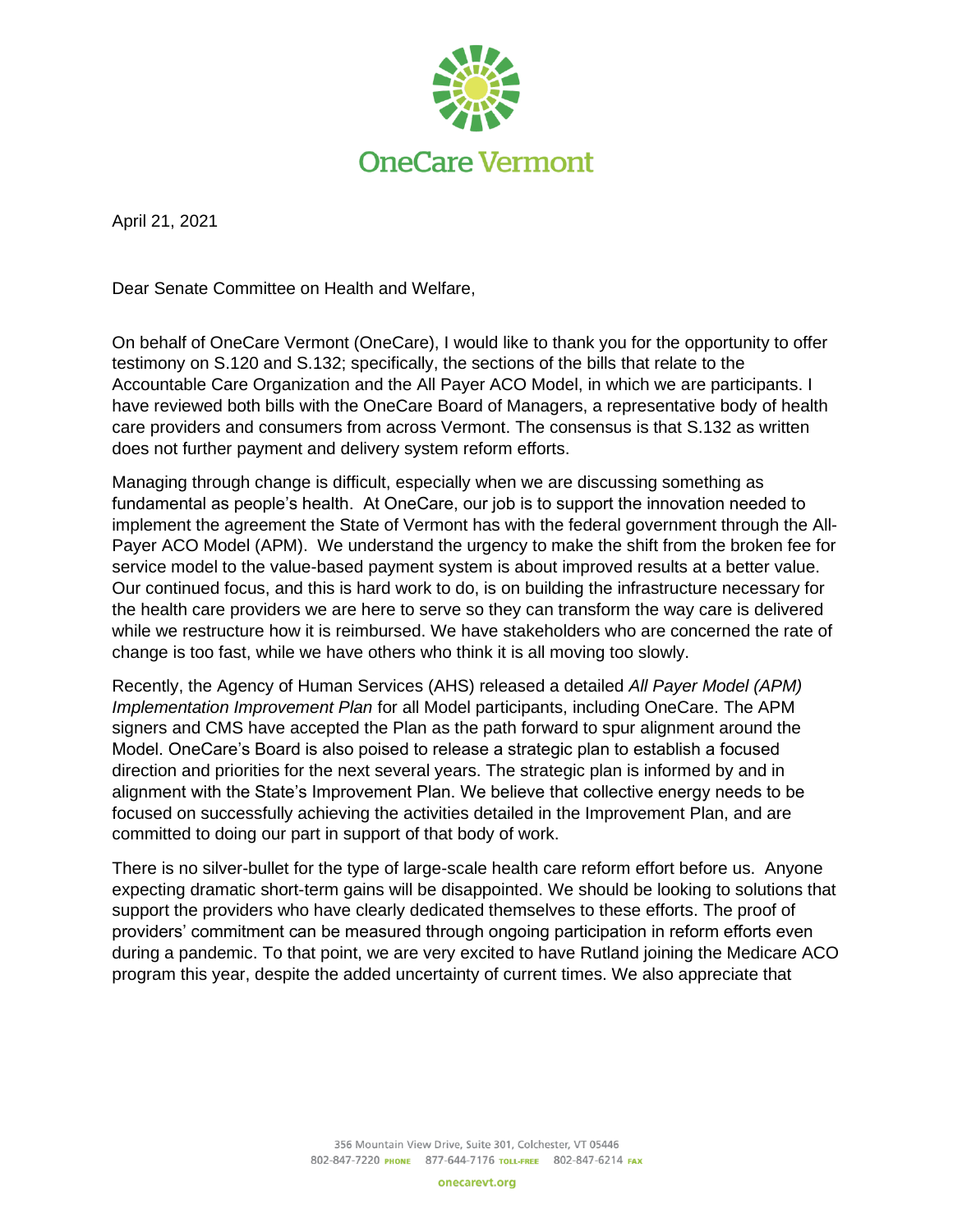Vermont's bond rating agency, Fitch Ratings, noted the APM as positive factor in their Stable Outlook rating<sup>1</sup>

Below we provide specific input into the two bills currently under consideration.

As it relates to S.120, I understand the proposed commission is generally focused on health care insurance and out of pocket cost affordability. The main purpose of OneCare is to shift providers from fee for service to value based payments. While, in time, the goal is to increase health care insurance affordability, the focus of the effort is on fundamental changes to provider reimbursement and delivery reform. Mixing an assessment of a provider focused payment reform strategy with consumer level insurance affordability is an awkward fit.

In regard to the inclusion of the consideration of the efficacy of the APM, the state and federal government already have in place a good amount of transparent oversight. In particular, an independent evaluation of the APM is required and included under the agreement between the State and CMS. CMS has contracted with NORC at the University of Chicago, a non-profit, nonpartisan research institution, to lead the independent evaluation. As part of this effort, NORC has been conducting in-person and remote surveys of Vermont providers, the ACO, AHS, and GMCB to understand all stakeholders' experiences with this initiative and other local efforts, and about practicing in Vermont more generally. The Model will be evaluated on cost metrics, quality metrics, and engagement with the Model (or, what we call "scale"). This evaluation is already underway through a contract with the federal government and is paid for with federal funds. CMS intends to share a report on their findings thus far in the late summer or fall. As such, we believe the evaluation described in S.120 is redundant and adds unnecessary costs and burden to an already stressed system.

OneCare Vermont is generally opposed to S.132. We recognize legislators may want more involvement with the oversight and efficacy evaluation work underway in support of the Improvement Plan and being performed by NORC. Options for increased engagement include mandated briefings for the Health Reform Oversight Committee or joint meetings of the Committees of Jurisdiction.

With your help and support, the future is bright for Vermonters, including our vital health care workforce. An opportunity for the State to spur this work would be to make investments through the Delivery System Reform (DSR) funding mechanism, which would enhance population health programs and allow providers to make the delivery system changes that are necessary to achieve better health for Vermonters. I understand this committee has recommended support of the AHS DSR request for \$3.9 million and I thank you on behalf of our providers who will receive and benefit from those funds.

*<sup>&</sup>quot;Vermont has been particularly aggressive in addressing the long-term national trend of steadily rising healthcare costs (including Medicaid), including a recent shift towards outcome-based care under an 'all-payer' system, rather than the traditional fee-for-service model."*



<sup>1</sup> [https://www.fitchratings.com/research/us-public-finance/fitch-rates-vermont-151mm-gos-aa-outlook](https://www.fitchratings.com/research/us-public-finance/fitch-rates-vermont-151mm-gos-aa-outlook-stable-16-04-2021?ct=t(ENEWS_4_16_2021))[stable-16-04-2021?ct=t\(ENEWS\\_4\\_16\\_2021\)](https://www.fitchratings.com/research/us-public-finance/fitch-rates-vermont-151mm-gos-aa-outlook-stable-16-04-2021?ct=t(ENEWS_4_16_2021))